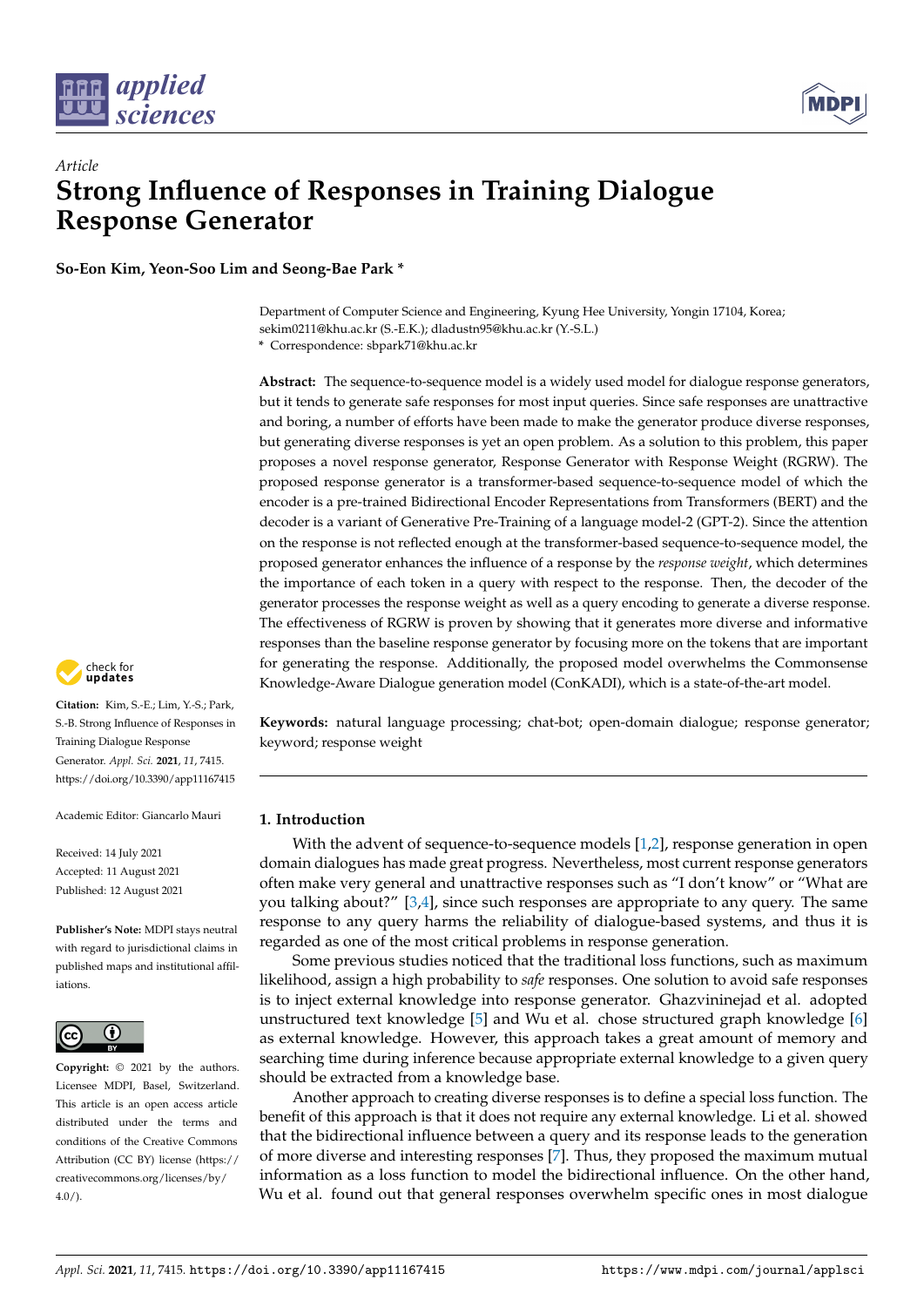corpora and thus they are preferred by response generators [\[8\]](#page-10-7). As a solution to this problem, they proposed the max-marginal ranking loss to highlight the impact of less common but more relevant tokens in a query. However, since these loss functions focus only on the relation among tokens, they fail in capturing the entire context of a response.

This paper proposes a novel response generator—Response Generator with Response Weight (RGRW)—which reflects the importance of each token in a query with respect to the whole response. The proposed generator is an encoder–decoder model of which the encoder is pre-trained Bidirectional Encoder Representations from Transformers (BERT) [\[9\]](#page-10-8) and the decoder is a pre-trained Generative Pre-Training of a language model-2 (GPT-2) [\[10\]](#page-10-9). In addition to them, it includes a *response weight*, which captures the importance of every query token with respect to a response [\[11\]](#page-10-10). Even though the BERT-encoder is trained to reflect a response, it fails in capturing whole key tokens of a query with respect to the response because it focuses on encompassing the information within a query. Thus, the response weight delivers the relevancy of each query token toward a response for the decoder, that is, it identifies the key query tokens for generating a response. Then, the decoder reflects the response weight in the response generation by paying more attention to the query tokens relevant to the generating response.

The effectiveness of the proposed response weight is proved with the short-text keyword detection task [\[12\]](#page-10-11). For the experiment, the MAUI twitter data set, which consists of data pairs with short sentences and keywords of sentences, is used. Even if the response weight is not a direct keyword extractor, its performance on the MAUI twitter data set is competitive against those of direct keyword extractors. Especially, it outperforms the keyword extractor trained with non-MAUI twitter data. The performance of the response generation by RGRW is verified with the Reddit data set, an open-domain singleton dialogue data set [\[13\]](#page-10-12). According to the experimental results, RGRW shows the highest score among the baselines in Distinct-*n* and word-level Entropy, which implies that RGRW generates diverse and informative responses by focusing more on the tokens that are important for generating the response. Additionally, RGRW outperforms the state-of-the-art models, such as the Commonsense Knowledge-Aware Dialogue generation model (ConKADI).

The rest of this paper is organized as follows. Section [2](#page-1-0) explains the previous studies to generate diverse responses. Section [3](#page-2-0) introduces the need for the response weight and how to train it. Section [4](#page-4-0) describes the proposed model, RGRW. Section [5](#page-5-0) reports the experimental results on the MAUI Twitter data set and Reddit data set. Finally, Section [6](#page-9-0) draws conclusions.

#### <span id="page-1-0"></span>**2. Related Work**

A number of efforts have been made to minimize the generation of general responses since the sequence-to-sequence model was introduced to response generation. Xu et al. tried to produce diverse responses by adopting a generative adversarial network (GAN) in which a discriminative classifier distinguishes machine-generated responses from humanmade ones [\[14\]](#page-10-13). Zhoa et al. defined response generation as a one-to-many mapping at the discourse level [\[15\]](#page-10-14). Thus, they applied a conditional variational autoencoder (CVAE) in which a latent variable captures discourse-level variations. On the other hand, Li et al. distilled dialogue data to control the response specificity [\[16\]](#page-10-15). They trained a sequence-tosequence model with dialogue data to respond a query. Then, they removed the training examples from the data that are close to common responses, and then re-trained the model with the remaining data. Since their method produces multiple sequence-to-sequence models for different levels of specificity, they also trained a reinforcement learning system for choosing a model with the best specificity.

One of the main reasons for the preference for safe responses is the lack of background knowledge in a response generator. One representative approach to solve this problem is to provide extra information to a response generator  $[17,18]$  $[17,18]$ . For instance, an unstructured text was used as external knowledge for a fully data-driven neural dialogue system [\[5\]](#page-10-4), and a knowledge graph was adopted to provide common knowledge as external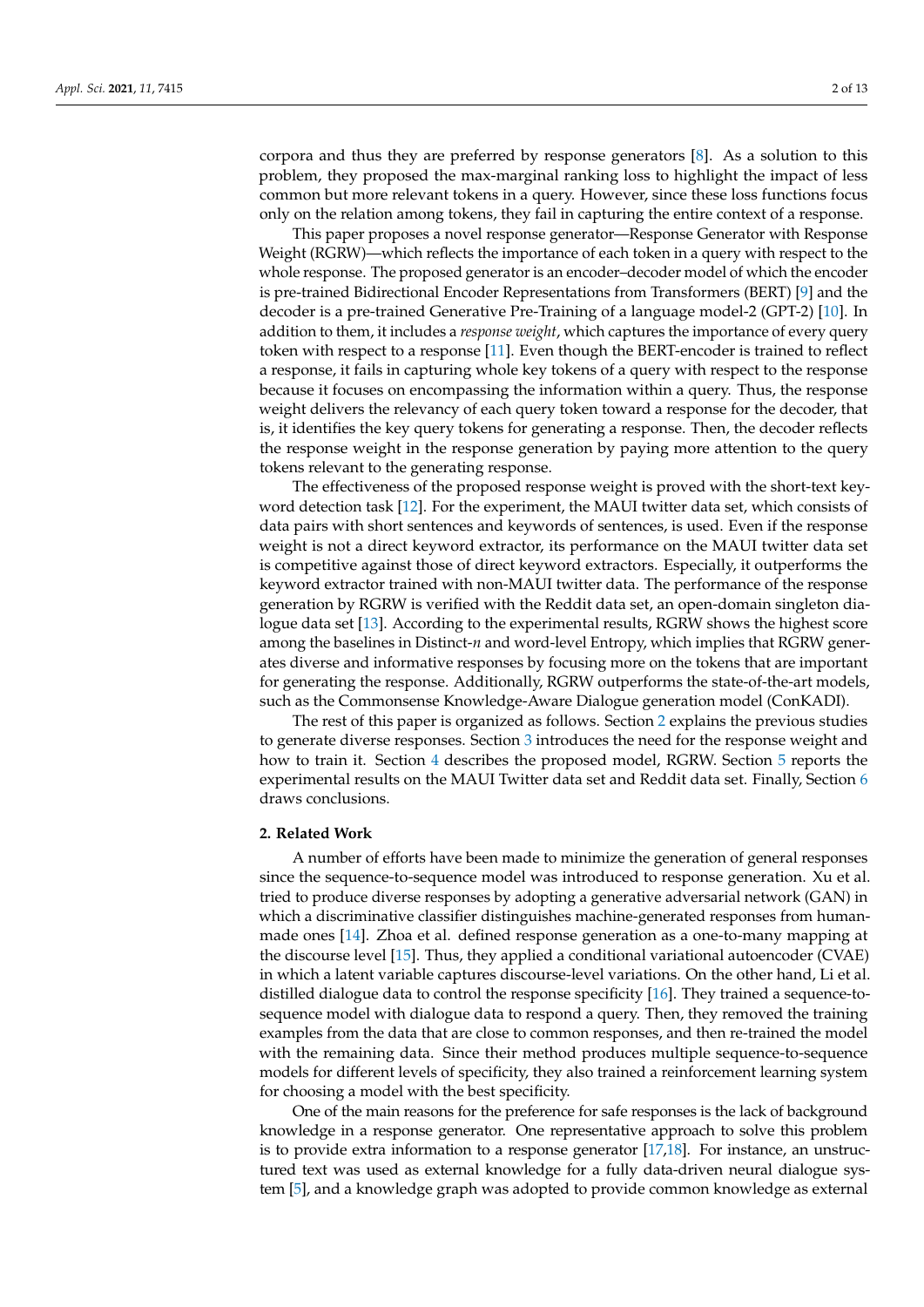information [\[6,](#page-10-5)[13\]](#page-10-12). Another way to provide background knowledge is to use a dialogue corpus with additional information [\[19\]](#page-11-0). Zhang et al. and Rashkin et al. used a corpus with personal and empathetic information, respectively, to train their conversational agents [\[20,](#page-11-1)[21\]](#page-11-2). However, it is very expensive in memory usage and requires a much longer inference time to use additional information. On the other hand, Jiang et al. noticed that the cross-entropy loss prefers high-frequent tokens to low-frequent ones [\[22\]](#page-11-3). Thus, they proposed the frequency-aware cross-entropy loss to balance the number of identical tokens appearing in a response.

Some previous studies attempted to leverage the response quality by exploiting keywords in a query [\[23\]](#page-11-4). Xing et al. obtained topic-related keywords from a pre-trained LDA model, and increased the probability of topic-related keywords through a joint attention mechanism [\[24\]](#page-11-5). However, since they focused only on a query to obtain keywords, the keywords do not deliver any information residing on a response. Tang et al. extracted a keyword from a query to control the intended content of a response [\[25\]](#page-11-6). Their method predicts a keyword from an entire dialogue history. As a result, the direct meaning of a current query is not reflected sufficiently. In addition, since their method extracts a single keyword from a query, it often misses the whole context of the query.

## <span id="page-2-0"></span>**3. Learning Response Weight**

The response weight aims at providing a decoder with the relatedness between a response and each token in a query. Table [1](#page-2-1) shows that it enhances the quality of a response to identify key tokens in a query under the response context and reflect them into response generation. In this table, *Q* and *R* indicate a query and its response, respectively. The bold words in the queries are the key tokens that are related highly with a response, and the underlined words are the tokens highlighted by the attention of a transformer encoder–decoder. In the first example, the encoder–decoder attention focuses only on '*orange or gold*', but the response contains the word '*choice*' due to the word '*pick*' in the query. All other examples also show a similar phenomenon. The expressions of '*try*' and '*still waiting*' appear at the responses because '*shot*' and '*haven't received*' in the queries are response-related. Therefore, it helps to generate diverse responses to identify such key tokens in a query.

<span id="page-2-1"></span>**Table 1.** The examples which show that the response context affects response generation in the Reddit data set.

| Q: Orange or gold, pick one<br>R: Orange. Easy choice                                                               |
|---------------------------------------------------------------------------------------------------------------------|
| Q: I'd love if you gave it a shot!<br>R: All right. I'll give it a try. Do you have it somewhere I can download it? |
| Q: I ordered march 11th and I haven't received anything yet.<br>R: Ordered same day, still waiting on mine as well. |

Figure [1](#page-3-0) shows the overall architecture for computing the response weight. The response weight is obtained while representing a query *q* into a query vector **q <sup>a</sup>** with a transformer encoder so that  $q^a$  can reflect a potential response of q. The transformer encoder is trained with a bitext classification task whose goal is to predict whether a query *q* entails a response *r*. In Figure [1,](#page-3-0) the bitext classification is solved by the *bitext classifier* which is implemented as a bilinear function, that is, the bitext classifier  $f_{bt}$  determines the entailment between *q* and *r* by the following:

$$
f_{bt}(\mathbf{q}^{\mathbf{a}}, \mathbf{r}) = \mathbf{q}^{\mathbf{a}} W_{bt} \mathbf{r}, \tag{1}
$$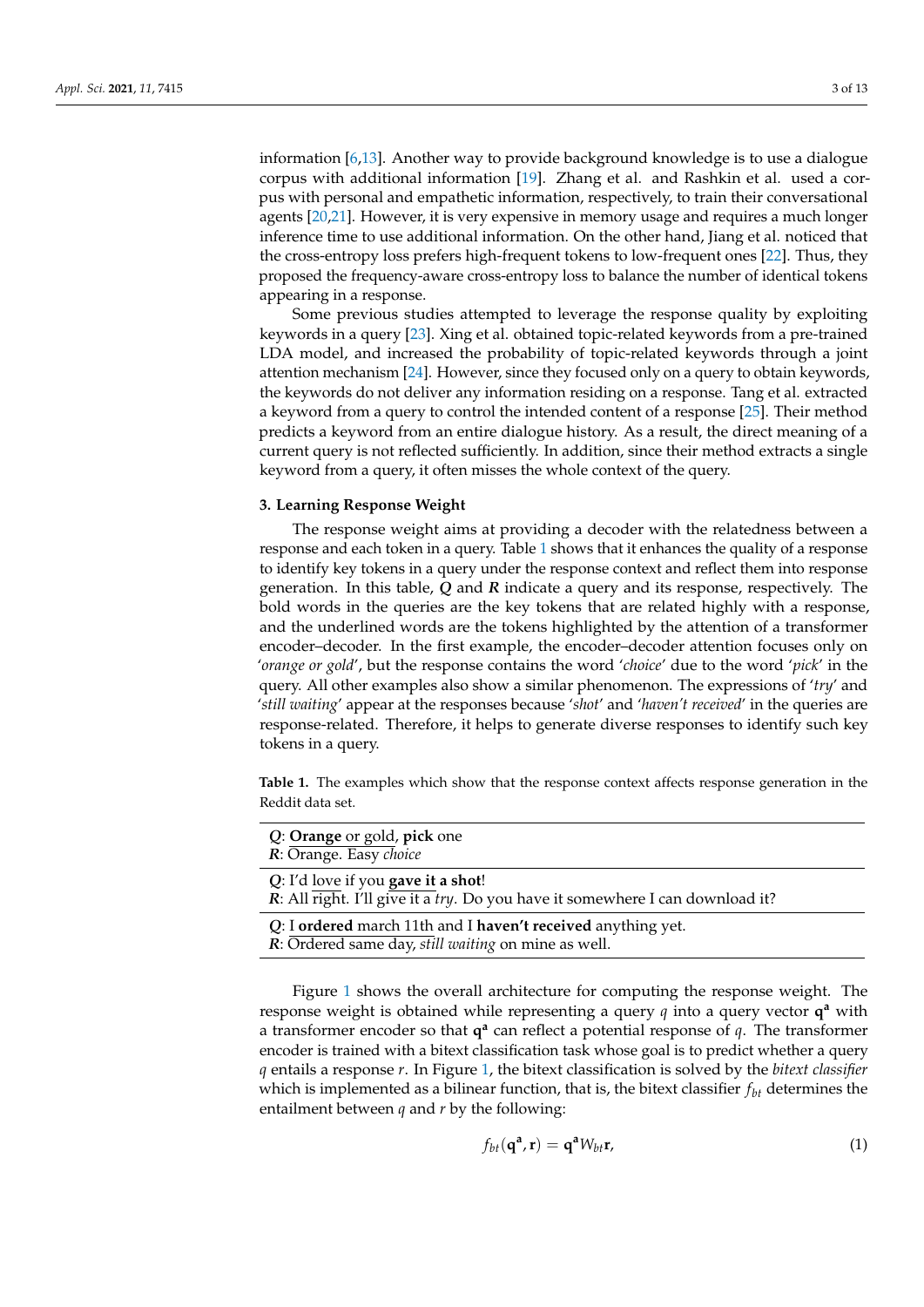where  $\mathbf{q}^{\mathbf{a}}$  and  $\mathbf{r}$  are vector representations of  $q$  and  $r$ , respectively, and  $W_{bt}$  is a trainable weight matrix. This classifier is trained to maximize the log-likelihood by optimizing *Wbt* and the parameters of the transformer encoder with the Adam optimizer [\[26\]](#page-11-7).

Note that  $q^a$  is encoded by the transformer encoder. Thus, the transformer encoder is trained to express  $q^a$ , similar to  $r$  when  $q$  and  $r$  are a conversation pair from a real corpus. On the contrary, it encodes  $q^a$  differently from **r**, when *q* and *r* are from negativelysampled data.

<span id="page-3-0"></span>

**Figure 1.** Overall structure for learning the response weight from a pair of a query and a response.

The representation of *q* into  $\mathbf{q}^{\mathbf{a}}$  is done as follows. Denote  $q = \langle q_1, q_2, \ldots, q_n \rangle$  as a query composed of *n* tokens. A special token  $q_0$  is added at the beginning of  $q$ , and it plays a similar role to the [cls] token of BERT. Thus, the output of the transformer encoder becomes  $\mathbf{q} = \langle \mathbf{q}_0, \mathbf{q}_1, \mathbf{q}_2, \dots, \mathbf{q}_n \rangle$ , where  $\mathbf{q}_0$  aggregates the sequence representation of the query. To obtain a richer representation,  $\mathbf{q}_0$  is linearly transformed to **s** as follows:

$$
\mathbf{s} = W_{s}\mathbf{q}_{0} + b_{s}, \tag{2}
$$

where  $W_s$  and  $b_s$  are trainable parameters. Since **s** is a summary of the query  $q$ , the importance of each query token  $q_i$  with respect to **s** is computed by  $e_i = \mathbf{s} \cdot \mathbf{q}_i$ . Then, the final weight **a** is obtained by applying the softmax to **e** =  $\langle e_1, e_2, \ldots, e_n \rangle$ , that is, the weight is the following:

<span id="page-3-1"></span>
$$
\mathbf{a} = \langle a_1, a_2, \dots, a_n \rangle, \tag{3}
$$

where

<span id="page-3-2"></span>
$$
a_i = \frac{\exp e_i}{\sum_{j=1}^n \exp e_j}.
$$
 (4)

The final query representation **q a** is computed by a weighted sum of **a** and **q***i*s, that is, the following:

$$
\mathbf{q}^{\mathbf{a}} = \sum_{i=1}^{n} a_i \cdot \mathbf{q}_i. \tag{5}
$$

The response  $r$  is encoded as a vector  $r$  by the BERT [\[9\]](#page-10-8) finetuned with only the responses of dialogue dataset. Then, the transformer encoder is trained to reflect the classification result of the bitext classifier.

At the inference time, the response  $r$  is not available. Thus, only the transformer encoder boxed with red dotted lines in Figure [1](#page-3-0) is used to compute the response weight **a** in Equation [\(3\)](#page-3-1) from a query *q*. Since the transformer encoder is trained to reflect the response into encoding *q*, the vector **a** is called the *response weight*.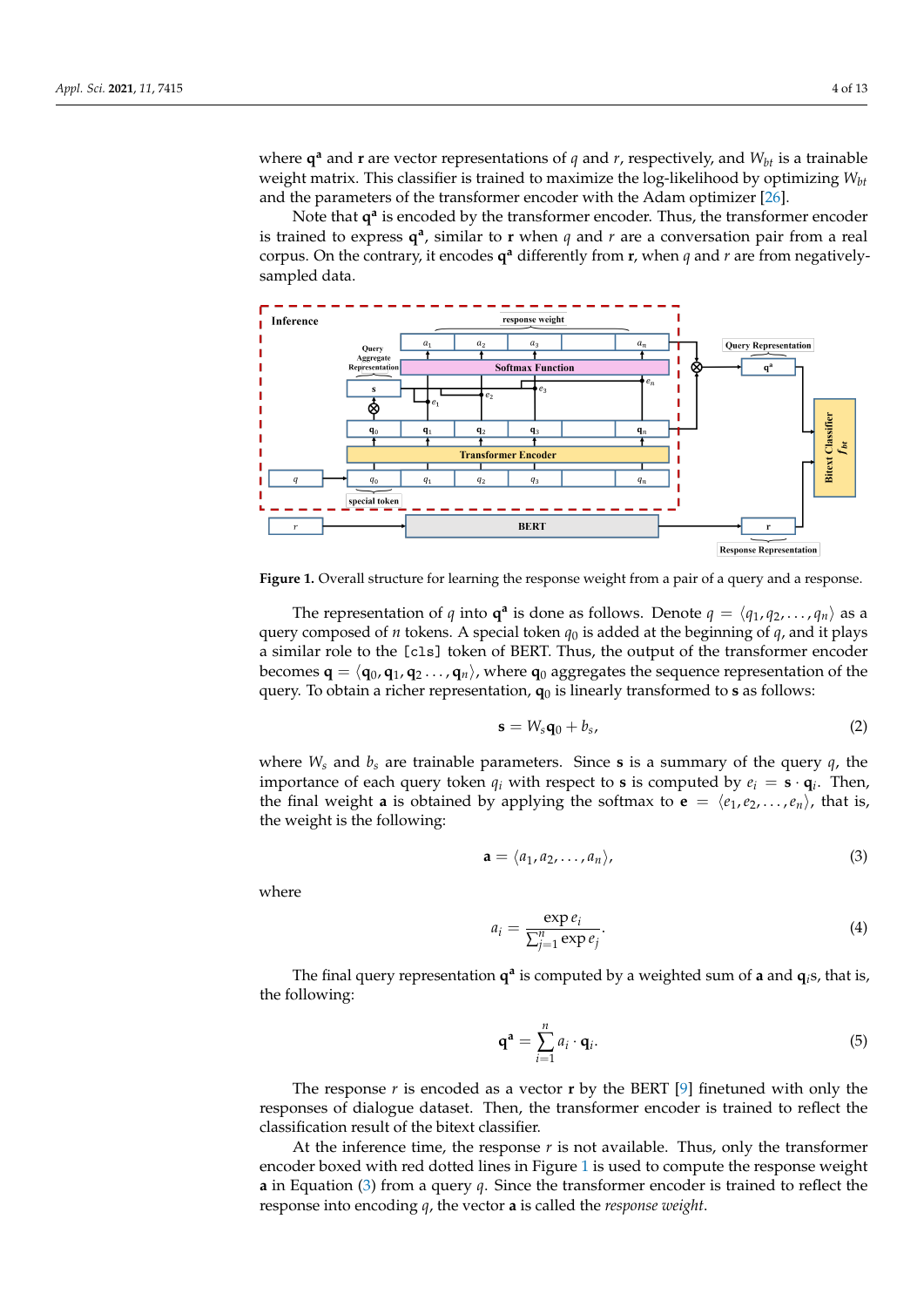# <span id="page-4-0"></span>**4. Response Generation with Response Weight**

The proposed RGRW has a sequence-to-sequence architecture composed of a BERT encoder and a GPT-2 decoder as shown in Figure [2.](#page-4-1) The key feature of the generator is that the decoder is given a response weight a as well as the vector representation  $\hat{q}$  of a query  $\hat{q}$ . As a result, the generator can make a response that follows both query and response contexts.

<span id="page-4-1"></span>

**Figure 2.** The structure of the proposed response generator, RGRW.

The encoder is a pre-trained BERT, and it takes a query  $\hat{q}$  as an input and then outputs its vector representation **q**ˆ. The decoder has a transformer structure, but the main difference between the decoder and the standard transformer is that it takes two kinds of inputs:  $\hat{q}$ and **a**. When a decoder has multiple encoding inputs, their concatenation is often used as a single input [\[27](#page-11-8)[,28\]](#page-11-9). However, the concatenation of **q**ˆ and **a** makes it difficult to grasp the key context of *q*ˆ since the concatenation becomes just a lengthened representation of two similar encodings. Therefore, the proposed decoder has two individual attention layers that process  $\hat{q}$  and **a** sequentially.

The first encoder–decoder attention layer uses  $\hat{q}$  for both the key and value and the output of the self-attention layer for query. On the other hand, the second encoder–decoder attention layer uses a scalar multiple of **q**ˆ by an element of **a** for both the key and value, that is, when the length of a query  $\hat{q}$  is  $m$ , the key and value of the second encoder-decoder attention layer is the following:

$$
\hat{\mathbf{q}}^{\mathbf{a}} = \langle \hat{\mathbf{q}}_1^a, \hat{\mathbf{q}}_2^a, \dots, \hat{\mathbf{q}}_m^a \rangle, \tag{6}
$$

where  $\hat{\mathbf{q}}_i^a = a_i \cdot \hat{\mathbf{q}}_i$ . The query of this layer is the output of the first encoder-decoder attention layer. Therefore, the decoder grasps the overall context of  $\hat{q}$  in the first encoder– decoder attention layer, and catches the response-related tokens of the query in the second encoder–decoder attention layer.

RGRW has twelve decoder blocks as shown in Figure [2.](#page-4-1) Because the proposed structure is partially the same as that of GPT-2 [\[10\]](#page-10-9), the parameters of the pre-trained GPT-2 are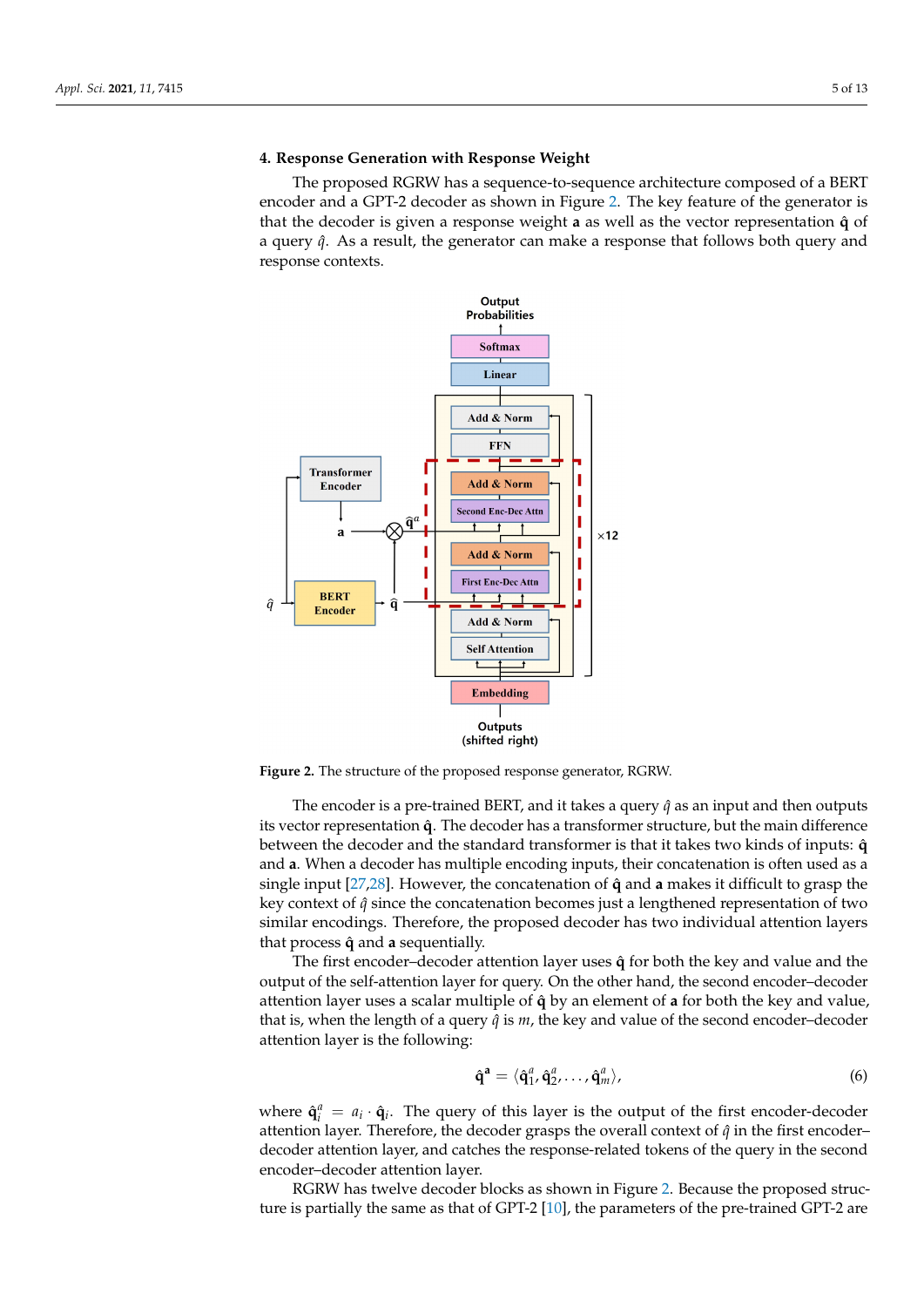borrowed to avoid excessive resource consumption. That is, only the two encoder–decoder attention layers boxed with red dotted lines in the figure are optimized during the training time, while other layers are all fixed. The AdamW optimizer [\[29\]](#page-11-10) is used for optimizing the response generator with the cross entropy loss.

## <span id="page-5-0"></span>**5. Experiments**

### *5.1. Experimental Settings*

In order to train the proposed response weight and bitext classifier, the pairs of a query and a response are needed. Dailydialog [\[30\]](#page-11-11) is used for this purpose, as this data set contains open-domain multi-turn dialogue pairs. Since RGRW does not target multi-turn dialogues, the dialogue pairs in Dailydialog are converted into single-turn dialogue pairs by regarding the odd-numbered utterances and the even-numbered utterances as queries and responses, respectively.

The performance of the response weight is verified through *keyword detection*. For this task, the MAUI Twitter data set [\[31\]](#page-11-12) is used, since the tweets are relatively short and the keywords are labeled at the tweets of this set by crowd-sourcing. The average tweet length is 78.55, and the average number of keywords per tweet is 3.92. Even if this data set has its own training and validation sets, only the test set is used in the experiments since the proposed response weight and bitext classifier are trained with Dailydialog.

The Reddit data set [\[13\]](#page-10-12) is adopted for the experiments of the response generator. The data set also consists of open-domain dialogues, but the dialogues are single-turn pairs. The queries and the responses that are shorter than four words or longer than 20 words are excluded from the data set following the study of Wu et al. [\[6\]](#page-10-5). Table [2](#page-5-1) summarizes the statistics on the data sets after pre-processing.

<span id="page-5-1"></span>**Table 2.** Simple statistics on the data sets for response weight and response generation.

|                     | # Train                  | # Valid                  | # Test                   |
|---------------------|--------------------------|--------------------------|--------------------------|
| Dailydialog         | 45,337                   | 3851                     | $\overline{\phantom{a}}$ |
| <b>MAUI</b> Twitter | $\overline{\phantom{a}}$ | $\overline{\phantom{0}}$ | 500                      |
| Reddit              | 1,352,961                | 40,000                   | 40,000                   |

The hyper-parameters for the transformer encoder of the response weight are equivalent to those of the transformer base model. The dimension of embedding vector is 512, and that of the inner-layers of feed-forward networks is 2048. The number of heads in multi-head attention is eight, and the number of transformer encoder layers is six. The batch size of training and validation sets is 32, and the learning rate is 0.0001. In addition, label smoothing [\[32\]](#page-11-13) of  $\epsilon_{ls}$  = 0.1 is used.

The encoder of the response generator is the pre-trained BERT base model, and the transformer decoder setting for response generation is similar to GPT-2. The embedding vector dimension is 768, and the inner-layers of feed-forward networks have 3072 dimensions. The number of heads in the multi-head attention is 12, and the number of transformer encoder layers is six. The batch size of training and validation sets is 32, and the learning rate is  $6.25 \times 10^{-5}$ .

## *5.2. Response Weight*

Since the response weight aims at finding the importance of each query token, its performance is verified with a *keyword detection task*. The proposed response weight is compared with five variations of MAUI [\[31,](#page-11-12)[33\]](#page-11-14), a strong keyword detection system trained with various features. MAUI-df is a default MAUI model trained with a decision tree and tf-idf, while MAUI-wv and MAUI-br use the structured skip-n-gram [\[34\]](#page-11-15) and the Brown cluster feature [\[35\]](#page-11-16) as well as the features of MAUI-df. MAUI-brwv uses all features stated above, and MAUI-out has the same structure as MAUI-brwv but is trained with the news articles used in the work of Marujo et al. [\[36\]](#page-11-17). Note that MAUI-out is the only variant that is not trained with the MAUI Twitter data.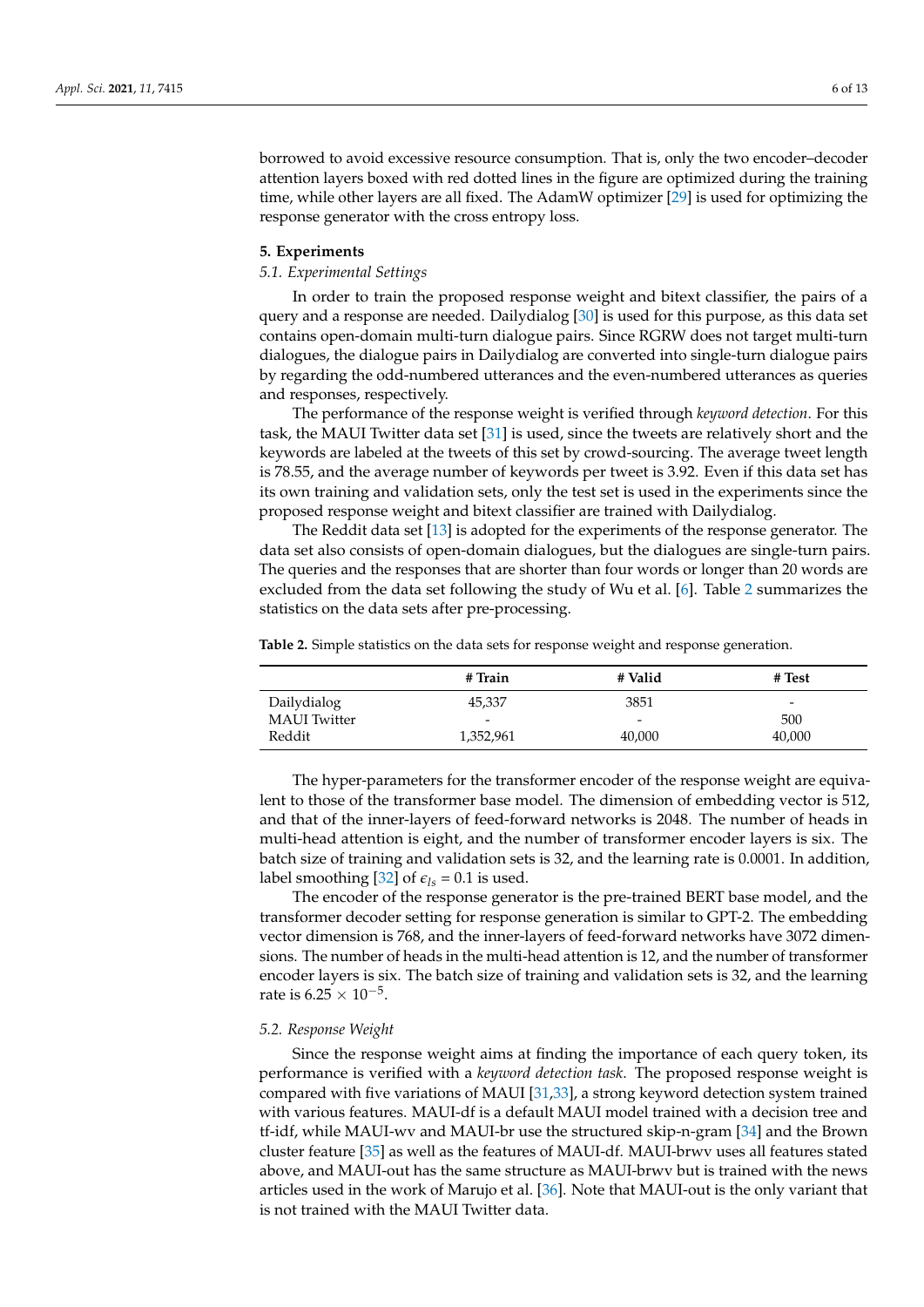Table [3](#page-6-0) summarizes the evaluation results. RW in this table is the proposed response weight. Since the proposed response weight is not a direct keyword detector, the words in a query are chosen as keywords when their *a<sup>i</sup>* in Equation [\(4\)](#page-3-2) is greater than 0.3. All performances are measured for four extracted keywords. While MAUI-brwv shows the highest performance on F1-score, the proposed model ranks third. Note that RW is trained with Dailydialog, not with MAUI twitter data. Thus, it is difficult to compare the performance of RW directly with those of MAUI variants. Nevertheless, it outperforms MAUI-df, MAUI-wv, and MAUI-out. In particular, the fact that RW achieves higher performance than MAUI-out, another model trained with non-MAUI twitter data, proves the effectiveness of RW to identify keywords from a query.

<span id="page-6-0"></span>**Table 3.** Precision, recall and F1-score on MAUI Twitter data set. Scores in bold stand for the leadership among the models

| Model     | P     | R     | F1    |
|-----------|-------|-------|-------|
| MAUI-df   | 53.97 | 53.15 | 53.56 |
| MAUI-wy   | 55.80 | 54.45 | 55.12 |
| MAUI-br   | 71.95 | 75.01 | 73.45 |
| MAUI-brwy | 72.05 | 75.16 | 73.57 |
| MAUI-out  | 55.54 | 48.74 | 51.92 |
| RW        | 55.75 | 55.57 | 55.66 |

Figure [3](#page-6-1) depicts the change of the response weight **a** during its training when the query is "*Orange or gold, pick one*" and the response is "*Orange. Easy choice*." RW-1 and RW-10 in this figure are the response weights after one epoch and ten epochs, respectively, and Enc-Dec is the average attention of all heads in the encoder–decoder attention layer of a standard transformer. When the training of the proposed response weight is at one epoch, the meaningless or general tokens in the query such as '*or*' and ',' have high weight. This is because neither the query nor the response is reflected enough to the weight. On the other hand, '*orange*' and '*pick*' have high attention after 10 epochs, since they are deeply related to '*orange*' and '*choice*' in the response.

<span id="page-6-1"></span>

**Figure 3.** The distributions of the attentions for an example query and response. The distributions are obtained from the proposed response weight and the standard transformer.

The most important finding in this figure is that RW-10 shows a different weight distribution from Enc-Dec. Enc-Dec pays high attention to '*gold*', '*pick*', and '*one*'. Though the transformer reflects responses during its training, Enc-Dec is affected much more by the self-attention of the query. Thus, the word like '*one*' that is not strongly related with the response is also spotlighted. In addition, the attention difference in Enc-Dec is insignificant. To sum up all these results, better responses can be generated by enhancing the influence of the response through the response weight.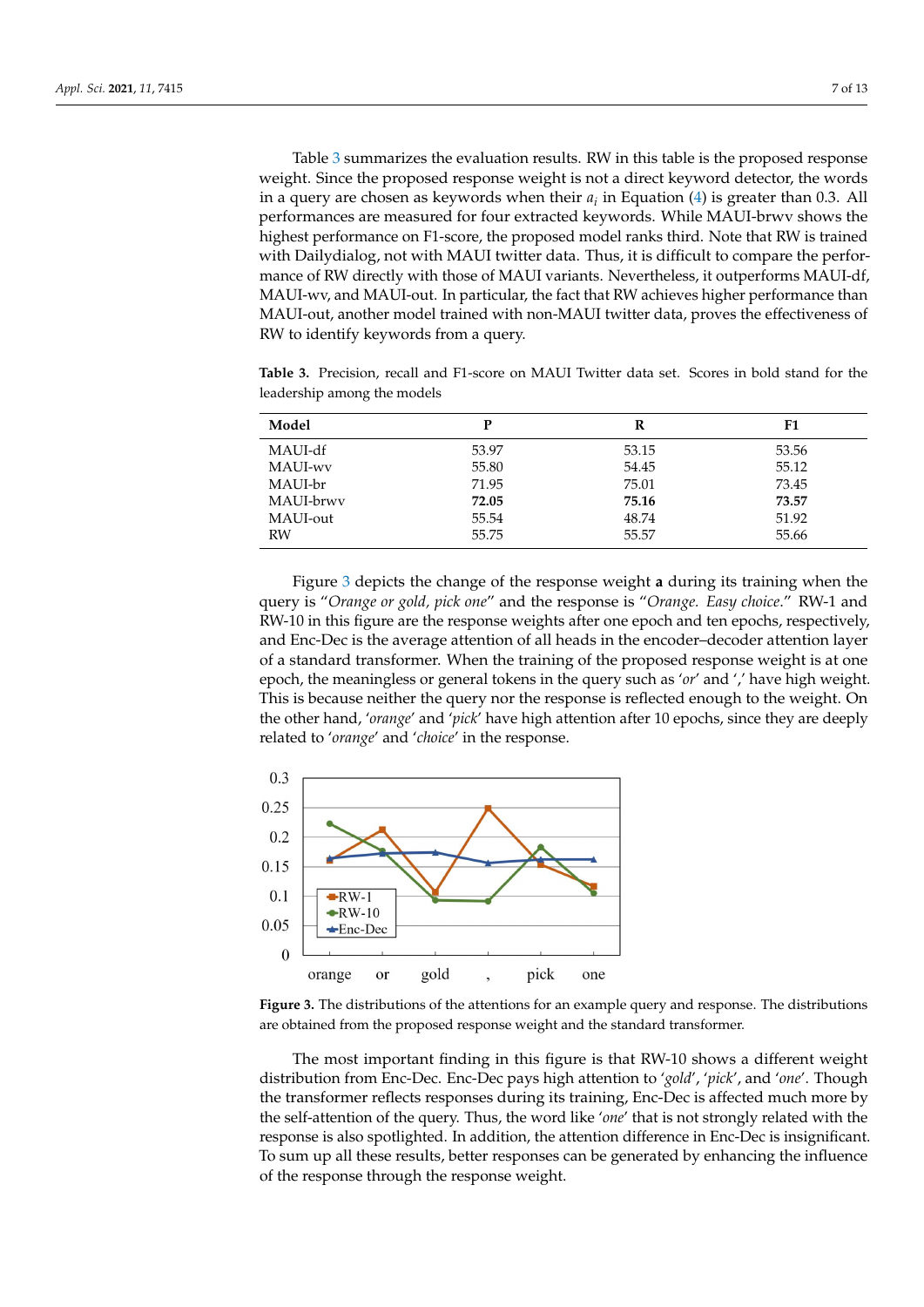#### *5.3. Response Generator*

The performance of RGRW is compared with those of five baselines, which are TS2S, COPY, GenDS, CCM and ConKADI. TS2S is a transformer with six blocks of an encoder and a decoder. COPY is an LSTM-based sequence-to-sequence model with the copy mechanism [\[37\]](#page-11-18) and GenDS generates responses from the candidate facts retrieved from a knowledge base [\[38\]](#page-11-19). CCM [\[13\]](#page-10-12) and ConKADI [\[6\]](#page-10-5) are commonsense knowledge-aware response generators. The responses in the training set are used as posterior knowledge when training ConKADI, but they are not used in CCM.

The performance of the models is measured with eight automatic metrics. Emb*avg* [\[39\]](#page-11-20) is the similarity between the average embedding vector of a ground-truth response and that of the generated response, while Emb*ex* measures the similarity between embedding vectors using vector extrema. Bleu-2 and Bleu-3 are the ratio of bi-gram and tri-gram overlaps, respectively [\[40\]](#page-11-21), and Dist-1 and Dist-2 are the ratio of distinct uni-grams and bi-grams in all generated responses [\[7\]](#page-10-6). Entropy is the average word-level entropy [\[41\]](#page-12-0). The  $R_a$  is the relative score of a model when the arithmetic mean of metric scores of all other comparison models is set to 1.00 [\[6\]](#page-10-5).

The results on these metrics are shown at Table [4.](#page-7-0) RGRW achieves the highest scores for all metrics, except Bleu and Emb*avg*. For both Bleu-2 and Bleu-3, RGRW shows the second lowest performance. The generated responses are often acceptable, even if they are different from the ground-truth responses. Thus, the sole measurement with Bleu has a limit to evaluate the quality of responses.

| Metric            | Embedding   |            | Overlap |        | <b>Diversity</b> |        | Inform  | R     |
|-------------------|-------------|------------|---------|--------|------------------|--------|---------|-------|
|                   | $Emb_{avg}$ | $Emb_{ex}$ | Bleu-2  | Bleu-3 | Dist-1           | Dist-2 | Entropy | $R_a$ |
| TS <sub>2</sub> S | 0.764       | 0.845      | 1.50    | 0.44   | 1.47             | 14.17  | 8.47    | 0.87  |
| <b>COPY</b>       | 0.868       | 0.841      | 5.43    | 2.26   | 1.73             | 8.33   | 7.87    | 1.09  |
| GenDS             | 0.876       | 0.851      | 4.68    | 1.79   | 0.74             | 3.97   | 7.73    | 0.89  |
| <b>CCM</b>        | 0.871       | 0.841      | 5.18    | 2.01   | 1.05             | 5.29   | 7.73    | 0.96  |
| ConKADI           | 0.867       | 0.852      | 3.53    | 1.27   | 2.77             | 18.78  | 8.10    | 1.19  |
| <b>RGRW</b>       | 0.794       | 0.870      | 1.70    | 0.49   | 3.24             | 25.04  | 11.42   | 1.26  |

<span id="page-7-0"></span>**Table 4.** The empirical comparison of RGRW against its baselines. Scores in bold stand for the leadership among the response generators.

The embedding metric is one of the metrics that solve the limitation of Bleu. It compares the contexts of the generated responses and the ground-truth responses. GenDS shows the highest performance in Emb*avg*, while RGRW achieves the best performance in  $Emb_{ex}$ . In general, the embedding vectors of general words are located close to the origin and the vectors of contextually important words are far from the origin. Thus, Emb*ex* focuses more on contextually important words than general words [\[39\]](#page-11-20). In other words, the responses generated by RGRW are more similar to the key topics of ground-truth responses than those by other baselines.

Dist-1, Dist-2, and entropy measure how diverse and informative the generated responses are. RGRW shows the best performance for these metrics. One thing to note is that the higher the Bleu score that a model shows, the lower the diversity and informative scores that it achieves. This is because focusing on lexical coincidence with the ground-truth response affects the generation of diverse responses negatively. Finally, RGRW outperforms all baselines in *Ra*. In particular, it shows 0.07 higher *R<sup>a</sup>* than ConKADI, the best baseline.

Summarizing all the results, RGRW generates a response that is not only lexically similar, but also contextually similar to a ground-truth response. In addition, RGRW generates more diverse and informative responses by adopting the response weight. All these results prove that the response generation through response weight is effective in producing diverse and context-preserving responses.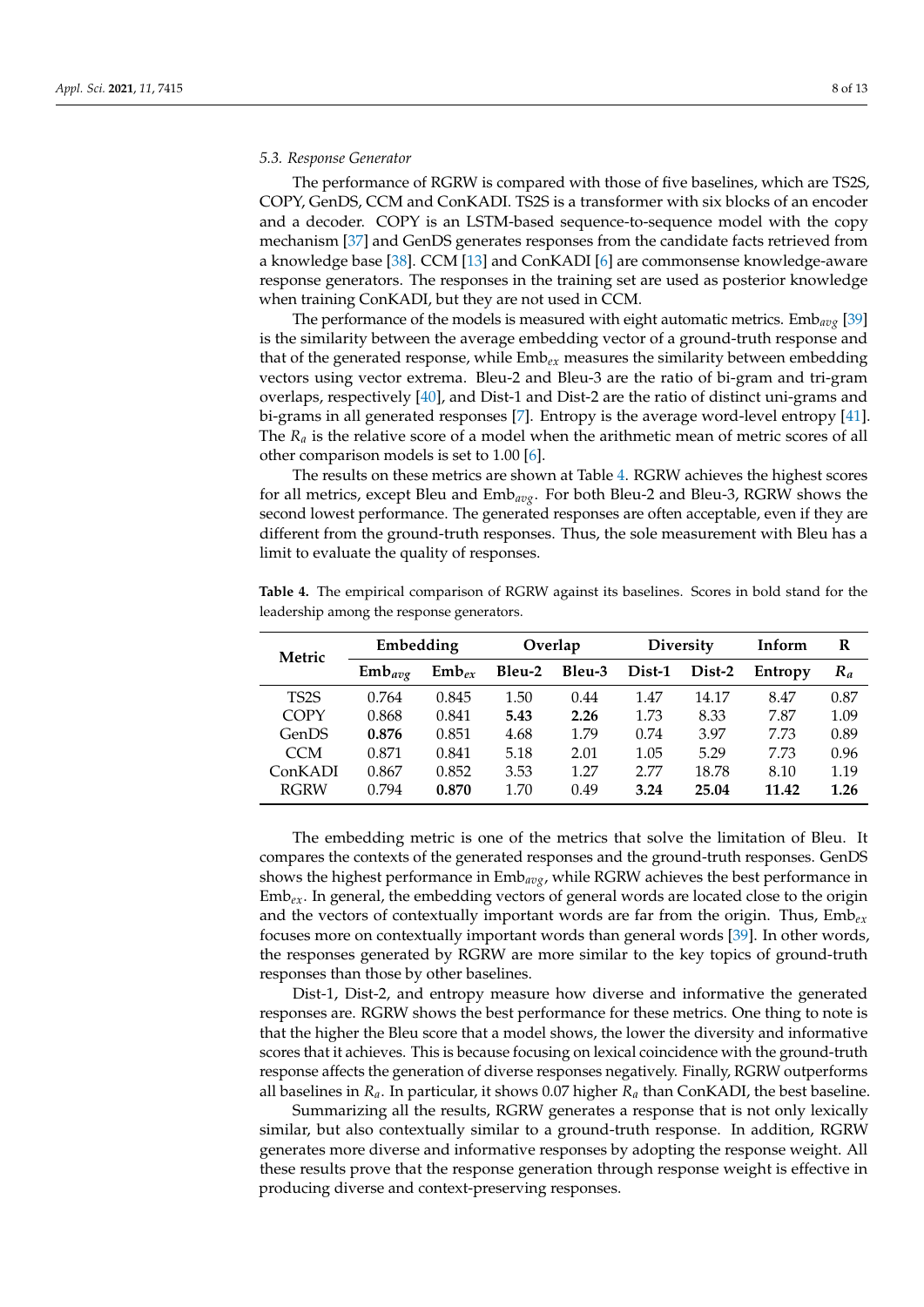The effectiveness of the structure with two attention layers is shown by an ablation study with the encoder–decoder attention (EDA) and the response weight (RW). Table [5](#page-8-0) shows the results of the ablation study on the Reddit data set. Without EDA, RGRW is influenced only by RW. As a result, the Dist-2 and entropy of '- EDA' are rather higher than those of RGRW, but its Bleu-2 and *R<sup>a</sup>* become lower than those of RGRW. This is because the information in a query is not delivered enough to the decoder. Without RW, RGRW is equivalent to a sequence-to-sequence model with a BERT encoder and a GPT-2 decoder. Since the decoder of '- RW' does not receive the response weight, Dist-2 and the entropy of the model are much lower than those of RGRW. One thing to note in this table is that RGRW shows higher  $R_a$  than both  $\prime$ -EDA $\prime$  and  $\prime$ -RW $\prime$ , which implies that the response weight does not contribute only to the generation of diverse responses, but also helps generate the responses similar to the ground-truth ones.

<span id="page-8-0"></span>**Table 5.** Ablation study on two attention layers. Scores in bold are the highest score for each metric.

| Model       | Bleu-2 | Dist-2 | Entropy | $R_a$ |
|-------------|--------|--------|---------|-------|
| <b>RGRW</b> | 1.70   | 25.04  | 11.42   | 1.26  |
| - EDA       | 1.59   | 25.60  | 11.45   | 1.23  |
| - RW        | 1.52   | 20.45  | 8.96    | 1.08  |

# *5.4. Case Study*

Table [6](#page-8-1) shows two examples that compare the responses generated with the response weight and those without the attention. If the response weight is removed from RGRW, RGRW becomes equivalent to a sequence-to-sequence model with a BERT-encoder and a GPT-2 decoder. Thus, the responses in 'Without RW' in this table are the outputs of the GPT-2 decoder, while those in 'With RW' are the outputs of RGRW. In each example, the attention by the BERT-encoder (blue line) and the proposed response weight (red line) are depicted as graphs. In these graphs, the attention weights are expressed per a word unit for easy interpretation, where the attention weight of a word is obtained as an average of the attention weights for the subwords of the word. Note that the values for the response weight are  $a_i$ s in Equation  $(4)$ .

<span id="page-8-1"></span>**Table 6.** The examples that show the effectiveness of the response weight in RGRW.



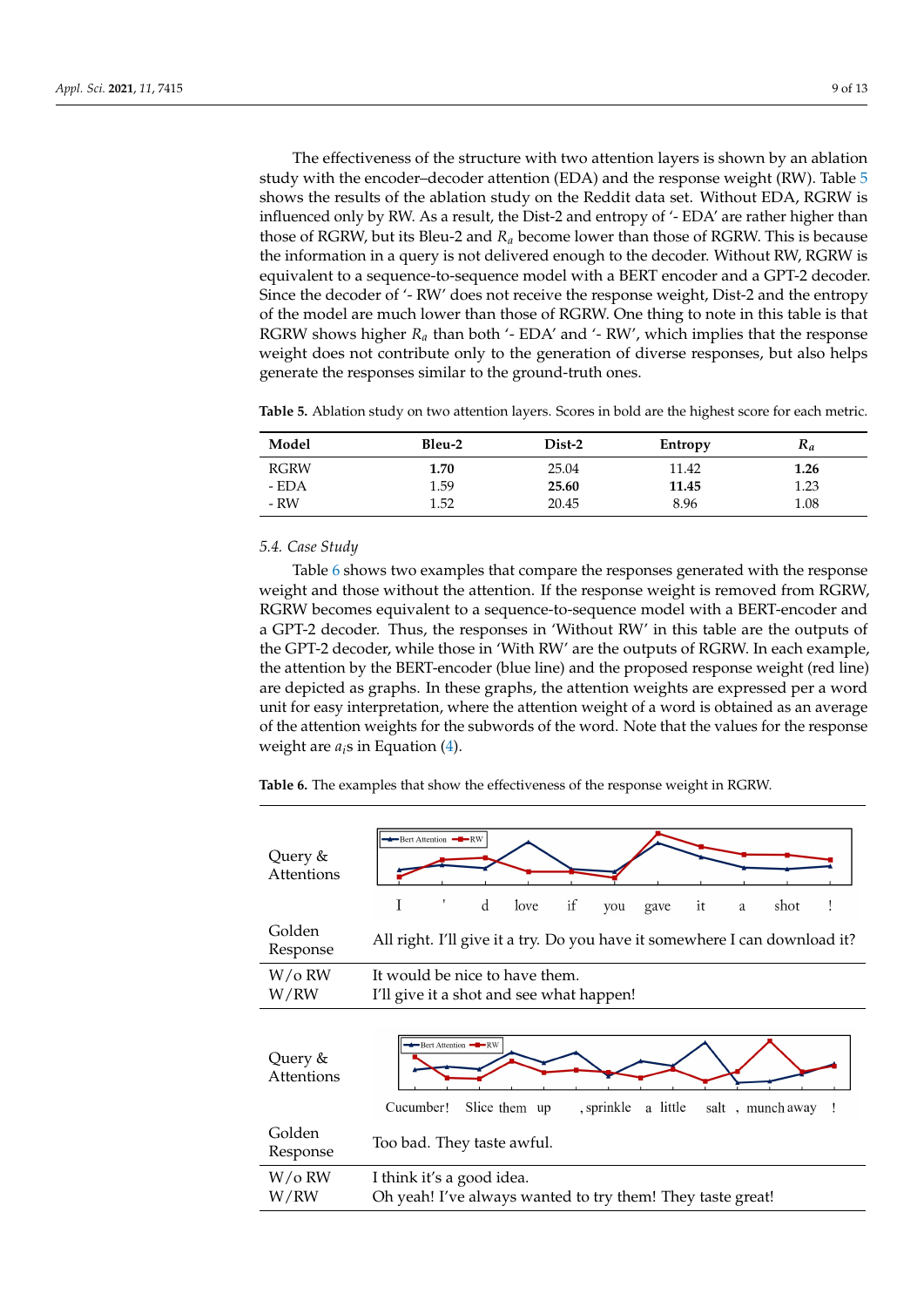According to the table, 'With RW' generates responses more similar to the groundtruth ones and less general than the 'Without RW' ones. In the first example, '*love*' and '*gave*' have high BERT attention weights. As a result, the GPT-2 decoder generates the word '*have*' in the response of 'Without RW', and the response is semantically unrelated with the ground-truth one. On the other hand, all words in the phrase of '*gave it a shot*' have high *a<sup>i</sup>* values. Since RGRW pays high response weight to 'gave it a shot', the response in 'With RW' follows the ground-truth one more semantically.

In the second example, '*them*' and '*salt*' are stressed on in the BERT attention, which leads to the generation of a very general answer in the response of 'Without RW'. On the other hand, RGRW focuses on the words '*cucumber*', '*them*', and '*munch*' with high response weight. In particular, the focus on '*munch*' results in the generation of '*try*' and '*taste*' in the response of 'With RW'. In addition, the generated answer is much less general and semantically similar to the ground-truth response, though the sentiment polarity of the answer is opposite to that of the ground-truth one.

#### <span id="page-9-0"></span>**6. Conclusions and Future Work**

This paper proposes RGRW, a novel response generator in which the effect of a potential response is reflected strongly through *response weight*. By adopting the response weight, RGRW is able to reduce generating safe responses and make a response in accordance with a query. In order to obtain an optimal response weight, the bitext classifier is trained to distinguish whether a pair of a query and a response is real or not. Training of the bitext classifier leads to adaptation of the response weight and the transformer encoder to a response. As a result, the response weight is able to reflect a potential response into a query attention.

The proposed generator, RGRW consists of a BERT-encoder and a GPT-2-like decoder, where the decoder has two additional encoder–decoder attention layers to GPT-2. The first attention layer processes the overall context of a query given by the BERT-encoder, and the second attention layer catches the response-related tokens of the query using the response weight. To avoid excessive resource consumption, the parameters of the layers equivalent to GPT-2 are borrowed from the original GPT-2 and fixed, while those of the two attention layers are optimized newly.

The proposed response weight was verified through the short-text keyword detection on the MAUI Twitter data. Even if the response weight is trained on Dailydialog data, it shows competitive keyword extraction performance on the MAUI Twitter data. In particular, it outperforms other keyword extractors trained with non-MAUI data. It was also shown empirically for RGRW to generate more diverse and informative responses than the current state-of-the-art methods on the Reddit data set. RGRW achieves the best Emb*ex*, according to the experimental results, which implies that the responses of RGRW are semantically similar to ground-truth ones. In addition, through an ablation study, the effectiveness of the proposed structure of RGRW with two attention layers was proved. Unlike ConKADI, RGRW does not use external knowledge, so it does not require knowledge retrieving time during inference. Therefore, the inference speed is relatively faster than ConKADI. In addition, it takes less training time than a general transformer sequence-to-sequence model because it does not train all parameters of the model.

The RGRW approach has certain limitations. RGRW freezes some layers for efficient transfer learning when fine-tuning. Recently, a transfer learning method in which only low-level filters are transferred and frozen was proposed in the image generation task [\[42\]](#page-12-1). This study is based on research showing that low-level filters capture generality well. On the other hand, RGRW performs the transfer and freezing of all blocks equally without understanding the characteristics of each decoder block. Therefore, as part of future work, we will study how to differentiate the transfer learning by understanding the role of each decoder block.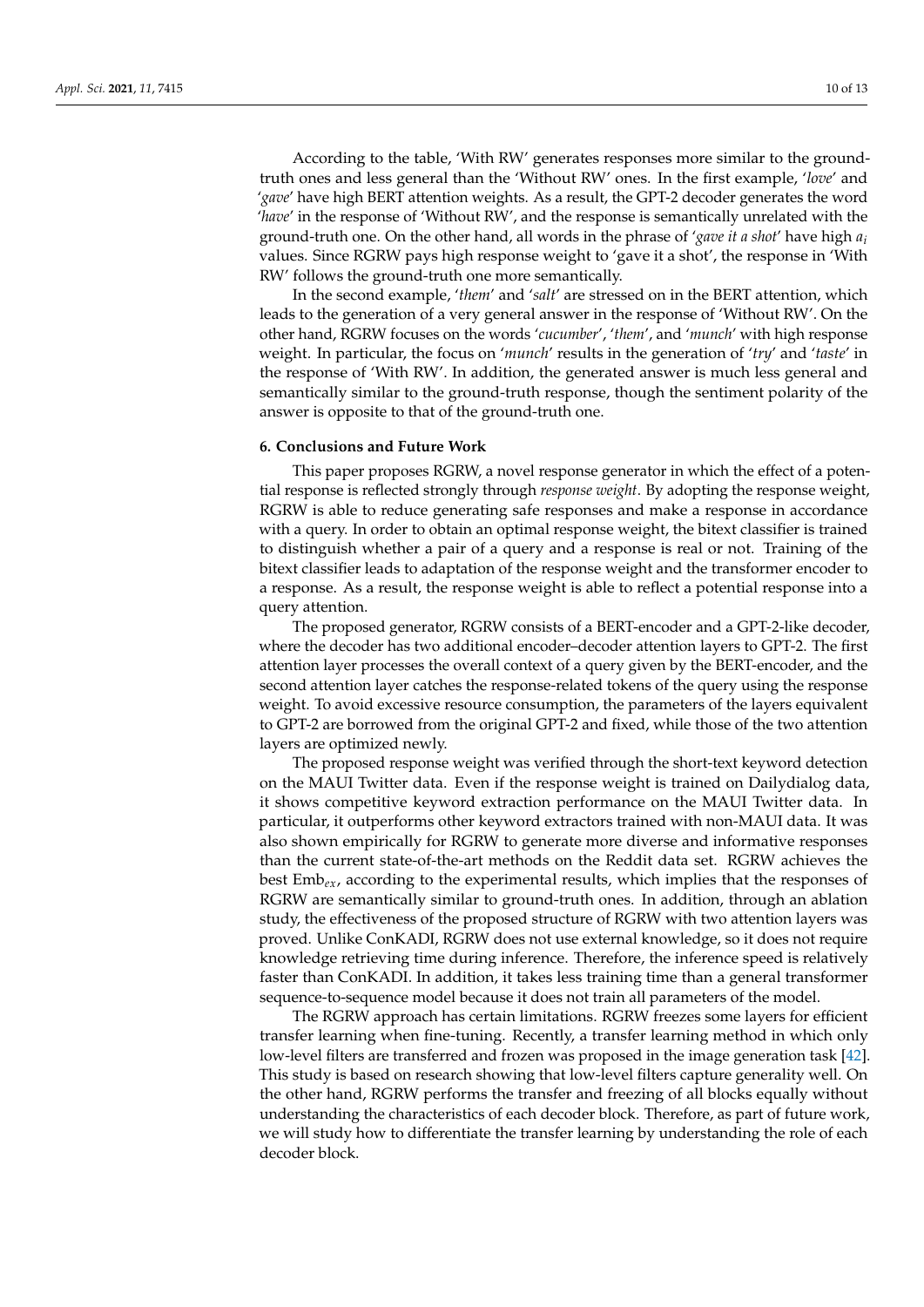**Author Contributions:** Conceptualization, S.-E.K. and S.-B.P.; methodology, S.-E.K.; software, Y.- S.L.; validation, S.-E.K. and Y.-S.L.; formal analysis, S.-B.P.; resources, S.-B.P.; data curation, Y.-S.L.; writing—original draft preparation, S.-E.K.; writing—review and editing, S.-B.P.; visualization, S.- E.K.; supervision, S.-B.P.; project administration, S.-B.P.; funding acquisition, S.-B.P. All authors have read and agreed to the published version of the manuscript.

**Funding:** This work was supported by the National Basic Science Research Program through the National Research Foundation of Korea(NRF) funded by the Ministry of Education (No. 2016R1D1A1B04935 67816) and Institute of Information & Communications Technology Planning & Evaluation (IITP) grant funded by the Korea government (MSIT) (No. 2013-0-00109, WiseKB: Big data based self-evolving knowledge base and reasoning platform).

**Conflicts of Interest:** The authors declare no conflict of interest.

### **References**

- <span id="page-10-0"></span>1. Sutskever, I.; Vinyals, O.; Le, Q. Sequence to Sequence Learning with Neural Networks. In *Advances in Neural Information Processing Systems*; Curran Associates, Inc.: Red Hook, NY, USA, 2014; pp. 3104–3112.
- <span id="page-10-1"></span>2. Vinyals, O.; Le, Q. A Neural Conversational Model. *arXiv* **2015**, arXiv:1506.05869.
- <span id="page-10-2"></span>3. Sordoni, A.; Galley, M.; Auli, M.; Brockett, C.; Ji, Y.; Mitchell, M.; Nie, J.Y.; Gao, J.; Dolan, B. A Neural Network Approach to Context-Sensitive Generation of Conversational Responses. In Proceedings of the 2015 Conference of the North American Chapter of the Association for Computational Linguistics, Denver, CO, USA, 31 May–5 June 2015; pp. 196–201.
- <span id="page-10-3"></span>4. Serban, I.V.; Sordoni, A.; Lowe, R.; Charlin, L.; Pineau, J.; Courville, A.; Bengio, Y. A Hierarchical Latent Variable Encoder-Decoder Model for Generating Dialogues. In Proceedings of the Thirty-First AAAI Conference on Artificial Intelligence, San Francisco, CA, USA, 4–9 February 2017; pp. 3295–3301.
- <span id="page-10-4"></span>5. Ghazvininejad, M.; Brockett, C.; Chang, M.; Dolan, B.; Gao, J.; tau Yih, W.; Galley, M. A Knowledge-Grounded Neural Conversation Model. In Proceedings of the Thirty-Second AAAI Conference on Artificial Intelligence, New Orleans, LA, USA, 2–7 February 2018.
- <span id="page-10-5"></span>6. Wu, S.; Li, Y.; Zhang, D.; Zhou, Y.; Wu, Z. Diverse and Informative Dialogue Generation with Context-Specific Commonsense Knowledge Awareness. In Proceedings of the 58th Annual Meeting of the Association for Computational Linguistics, Seattle, WA, USA, 5–10 July 2020; pp. 5811–5820.
- <span id="page-10-6"></span>7. Li, J.; Galley, M.; Brockett, C.; Gao, J.; Dolan, B. A Diversity-Promoting Objective Function for Neural Conversation Models. In Proceedings of the 2016 Conference of the North American Chapter of the Association for Computational Linguistics: Human Language Technologies, San Diego, CA, USA, 12–17 June 2016; pp. 110–119.
- <span id="page-10-7"></span>8. Wu, B.; Jiang, N.; Gao, Z.; Li, M.; Wang, Z.; Li, S.; Feng, Q.; Rong, W.; Wang, B. Why Do Neural Response Generation Models Prefer Universal Replies? *arXiv* **2018**, arXiv:1808.09187.
- <span id="page-10-8"></span>9. Devlin, J.; Chang, M.W.; Lee, K.; Toutanova, K. BERT: Pre-training of Deep Bidirectional Transformers for Language Understanding. In Proceedings of the 2019 Conference of the North American Chapter of the Association for Computational Linguistics: Human Language Technologies, Minneapolis, MN, USA, 2–7 June 2019; pp. 4171–4186.
- <span id="page-10-9"></span>10. Radford, A.; Wu, J.; Child, R.; Luan, D.; Amodei, D.; Sutskeveri, I. *Language Models Are Unsupervised Multitask Learners*; Technical Report; OpenAI: San Francisco, CA, USA, 2019.
- <span id="page-10-10"></span>11. Onan, A. Topic-enriched Word Embeddings for Sarcasm Identification. In Proceedings of the Computer Science On-line Conference, Zlin, Czech Republic, 24–27 April 2019; pp. 293–304.
- <span id="page-10-11"></span>12. Onan, A.; Korukoğlu, S.; Bulut, H. Ensemble of Keyword Extraction Methods and Classifiers in Text Classification. *Expert Syst. Appl.* **2016**, *57*, 232–247. [\[CrossRef\]](http://doi.org/10.1016/j.eswa.2016.03.045)
- <span id="page-10-12"></span>13. Zhou, H.; Young, T.; Huang, M.; Zhao, H.; Xu, J.; Zhu, X. Commonsense Knowledge Aware Conversation Generation with Graph Attention. In Proceedings of the Twenty-Seventh International Joint Conference on Artificial Intelligence, Stockholm, Sweden, 13–19 July 2018; pp. 4623–4629.
- <span id="page-10-13"></span>14. Xu, Z.; Liu, B.; Wang, B.; Sun, C.; Wang, X.; Wang, Z.; Qi, C. Neural Response Generation via GAN with an Approximate Embedding Layer. In Proceedings of the 2017 Conference on Empirical Methods in Natural Language Processing, Copenhagen, Denmark, 7–11 September 2017; pp. 617–626.
- <span id="page-10-14"></span>15. Zhao, T.; Zhao, R.; Eskenazi, M. Learning Discourse-level Diversity for Neural Dialog Models using Conditional Variational Autoencoders. In Proceedings of the 55th Annual Meeting of the Association for Computational Linguistics, Vancouver, BC, Canada, 30 July–4 August 2017; pp. 654–664.
- <span id="page-10-15"></span>16. Li, J.; Monroe, W.; Jurafsky, D. Data Distillation for Controlling Specificity in Dialogue Generation. *arXiv* **2017**, arXiv:1702.06703.
- <span id="page-10-16"></span>17. Young, T.; Cambria, E.; Chaturvedi, I.; Zhou, H.; Biswas, S.; Huang, M. Augmenting End-to-End Dialogue Systems With Commonsense Knowledge. In Proceedings of the Thirty-Second AAAI Conference on Artificial Intelligence, New Orleans, LA, USA, 2–7 February 2018; pp. 4970–4977.
- <span id="page-10-17"></span>18. Liu, Z.; Niu, Z.Y.; Wu, H.; Wang, H. Knowledge Aware Conversation Generation with Explainable Reasoning over Augmented Graphs. In Proceedings of the 2019 Conference on Empirical Methods in Natural Language Processing and the 9th International Joint Conference on Natural Language Processing, Hong Kong, China, 3–7 November 2019; pp. 1782–1792.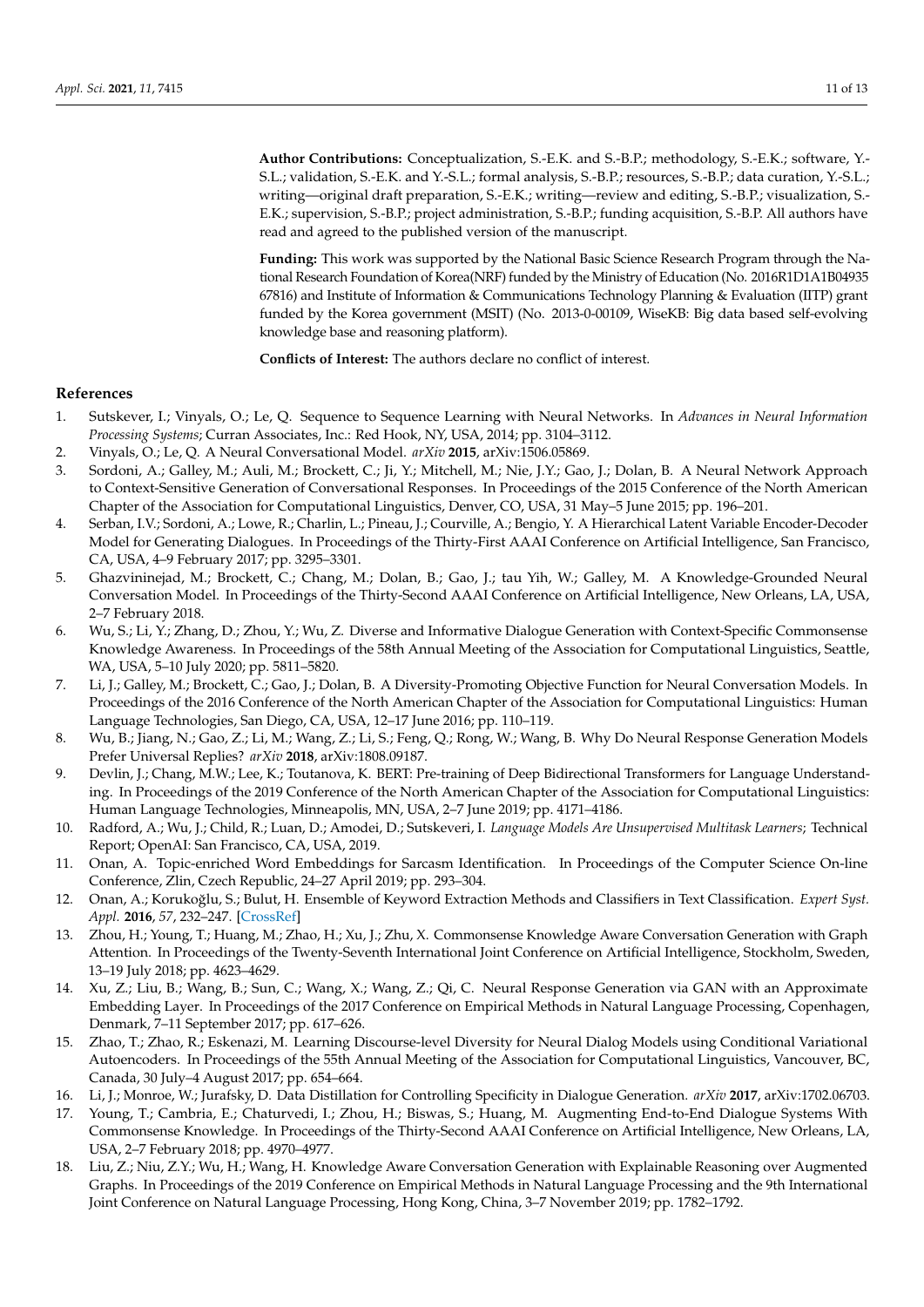- <span id="page-11-0"></span>19. Dinan, E.; Roller, S.; Shuster, K.; Fan, A.; Auli, M.; Weston, J. Wizard of wikipedia: Knowledge-powered conversational agents. *arXiv* **2018**, arXiv:1811.01241.
- <span id="page-11-1"></span>20. Zhang, S.; Dinan, E.; Urbanek, J.; Szlam, A.; Kiela, D.; Weston, J. Personalizing Dialogue Agents: I have a dog, do you have pets too? In Proceedings of the 56th Annual Meeting of the Association for Computational Linguistics, Melbourne, Australia, 15–20 July 2018; pp. 2204–2213.
- <span id="page-11-2"></span>21. Rashkin, H.; Smith, E.; Li, M.; Boureau, Y.L. Towards Empathetic Open-domain Conversation Models: A New Benchmark and Dataset. In Proceedings of the 57th Annual Meeting of the Association for Computational Linguistics, Florence, Italy, 28 July–2 August 2019; pp. 5370–5381.
- <span id="page-11-3"></span>22. Jiang, S.; Ren, P.; Monz, C.; Rijke, M. Improving Neural Response Diversity with Frequency-Aware Cross-Entropy Loss. In Proceedings of the Web Conference 2019, San Francisco, CA, USA, 15 May 2019; pp. 2879–2885.
- <span id="page-11-4"></span>23. Onan, A.; Toçoğlu, M.A. A Term Weighted Neural Language Model and Stacked Bidirectional LSTM based Framework for Sarcasm Identification. *IEEE Access* **2021**, *9*, 7701–7722. [\[CrossRef\]](http://dx.doi.org/10.1109/ACCESS.2021.3049734)
- <span id="page-11-5"></span>24. Xing, C.; Wu, W.; Wu, Y.; Liu, J.; Huang, Y.; Zhou, M.; Ma, W.Y. Topic Aware Neural Response Generation. In Proceedings of the Thirty-First AAAI Conference on Artificial Intelligence, San Francisco, CA, USA, 4–9 February 2017; pp. 3351–3357.
- <span id="page-11-6"></span>25. Tang, J.; Zhao, T.; Xiong, C.; Liang, X.; Xing, E.; Hu, Z. Target-Guided Open-Domain Conversation. In Proceedings of the 57th Annual Meeting of the Association for Computational Linguistics, Florence, Italy, 28 July–2 August; pp. 5624–5634.
- <span id="page-11-7"></span>26. Kingma, D.; Ba, J. Adam: A Method for Stochastic Optimization. In Proceedings of the International Conference on Learning Representations, San Diego, CA, USA, 7–9 May 2015.
- <span id="page-11-8"></span>27. Pal, S.; Herbig, N.; Krüger, A.; van Genabith, J. A Transformer-Based Multi-Source Automatic Post-Editing System. In Proceedings of the Third Conference on Machine Translation: Shared Task Papers, Brussels, Belgium, 31 October–1 November 2018; pp. 827–835.
- <span id="page-11-9"></span>28. Zhang, M.; Wang, X.; Fang, F.; Li, H.; Yamagishi, J. Joint Training Framework for Text-to-Speech and Voice Conversion Using Multi-Source Tacotron and WaveNet. In Proceedings of the Interspeech 2019, 20th Annual Conference of the International Speech Communication Association, Graz, Austria, 15–19 September 2019; pp. 1298–1302.
- <span id="page-11-10"></span>29. Loshchilov, I.; Hutter, F. Decoupled Weight Decay Regularization. *arXiv* **2017**, arXiv:1711.05101.
- <span id="page-11-11"></span>30. Li, Y.; Su, H.; Shen, X.; Li, W.; Cao, Z.; Niu, S. DailyDialog: A Manually Labelled Multi-turn Dialogue Dataset. In Proceedings of the Eighth International Joint Conference on Natural Language Processing, Taipei, Taiwan, 27 November–1 December 2017; pp. 986–995.
- <span id="page-11-12"></span>31. Marujo, L.; Ling, W.; Trancoso, I.; Dyer, C.; Black, A.; Gershman, A.; Martins de Matos, D.; Neto, J.; Carbonell, J. Automatic Keyword Extraction on Twitter. In Proceedings of the 53rd Annual Meeting of the Association for Computational Linguistics and the 7th International Joint Conference on Natural Language Processing, Beijing, China, 26–31 July 2015; pp. 637–643.
- <span id="page-11-13"></span>32. Szegedy, C.; Vanhoucke, V.; Ioffe, S.; Shlens, J.; Wojna, Z. Rethinking the Inception Architecture for Computer Vision. In Proceedings of the IEEE Conference on Computer Vision and Pattern Recognition, Las Vegas, NV, USA, 27–30 June 2016; pp. 2818–2826.
- <span id="page-11-14"></span>33. Medelyan, O.; Perrone, V.; Witten, I. Subject Metadata Support Powered by Maui. In Proceedings of the 10th Annual Joint Conference on Digital Libraries, Gold Coast, Australia, 21–25 June 2010; pp. 407–408.
- <span id="page-11-15"></span>34. Ling, W.; Dyer, C.; Black, A.; Trancoso, I. Two/Too Simple Adaptations of Word2Vec for Syntax Problems. In Proceedings of the 2015 Conference of the North American Chapter of the Association for Computational Linguistics: Human Language Technologies, Denver, CO, USA, 31 May–5 June 2015; pp. 1299–1304.
- <span id="page-11-16"></span>35. Owoputi, O.; O'Connor, B.; Dyer, C.; Gimpel, K.; Schneider, N.; Smith, N. Improved Part-of-Speech Tagging for Online Conversational Text with Word Clusters. In Proceedings of the 2013 Conference of the North American Chapter of the Association for Computational Linguistics: Human Language Technologies, Atlanta, GA, USA, 9–14 June 2013; pp. 380–390.
- <span id="page-11-17"></span>36. Marujo, L.; Gershman, A.; Carbonell, J.; Frederking, R.; Neto, J.P. Supervised Topical Key Phrase Extraction of News Stories using Crowdsourcing, Light Filtering and Co-reference Normalization. In Proceedings of the Eighth International Conference on Language Resources and Evaluation, Istanbul, Turkey, 21–27 May 2012; pp. 399–403.
- <span id="page-11-18"></span>37. Gu, J.; Lu, Z.; Li, H.; Li, V. Incorporating Copying Mechanism in Sequence-to-Sequence Learning. In Proceedings of the 54th Annual Meeting of the Association for Computational Linguistics, Berlin, Germany, 7–12 August 2016; pp. 1631–1640.
- <span id="page-11-19"></span>38. Zhu, W.; Mo, K.; Zhang, Y.; Zhu, Z.; Peng, X.; Yang, Q. Flexible End-to-End Dialogue System for Knowledge Grounded Conversation. *arXiv* **2017**, arXiv:1709.04264.
- <span id="page-11-20"></span>39. Liu, C.W.; Lowe, R.; Serban, I.V.; Noseworthy, M.; Charlin, L.; Pineau, J. How NOT To Evaluate Your Dialogue System: An Empirical Study of Unsupervised Evaluation Metrics for Dialogue Response Generation. In Proceedings of the 2016 Conference on Empirical Methods in Natural Language Processing, Austin, TX, USA, 1–5 November 2016; pp. 2122–2132.
- <span id="page-11-21"></span>40. Li, J.; Monroe, W.; Shi, T.; Jean, S.; Ritter, A.; Jurafsky, D. Adversarial Learning for Neural Dialogue Generation. In Proceedings of the 2017 Conference on Empirical Methods in Natural Language Processing, Copenhagen, Denmark, 7–11 September 2017; pp. 2157–2169.